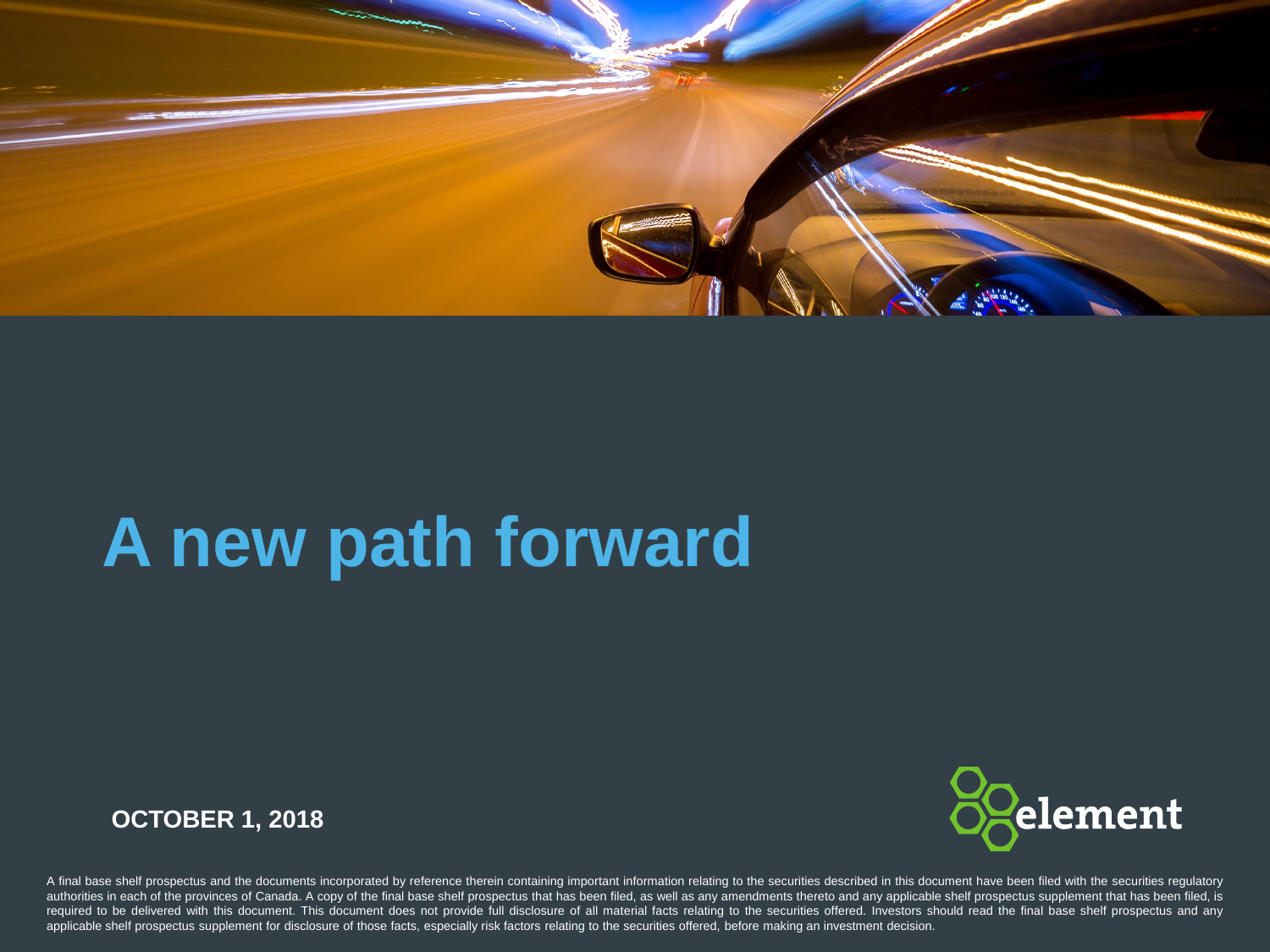## **Forward-looking statements**

This presentation contains certain forward-looking statements and forward-looking information regarding Element and its business which are based upon Element's current expectations, estimates, projections, assumptions and beliefs. In some cases, words such as "plan", "expect", "intend", "believe", "anticipate", "estimate", "may", "will", "potential", "target", "proposed" and other similar words, or statements that certain events or conditions "may" or "will" occur are intended to identify forward-looking statements and forwardlooking information. These statements are not guarantees of future performance and involve known and unknown risks, uncertainties and other factors that may cause actual results or events to differ materially from those anticipated in the forward-looking statements or information.

Forward-looking statements and information in this presentation include, but are not limited to, statements with respect to, among other things, the objectives, vision and strategies of Element Fleet Management Corp. ("Element"); the future financial reporting of Element; future cash flows, financial condition, operating performance, financial ratios, projected asset base, capital structure and capital expenditures; Element's after-tax adjusted operating income per share; Element's anticipated dividend policy and plans for future dividends, including realizing on its plans to implement a dividend reinvestment plan; Element's ability to deliver returns and benefits from its initiatives; customer acquisition, retention and experience; changes to management; relationships with suppliers; anticipated cash needs, capital requirements, need for and cost of additional financing and ability to access such financing; future assets; demand for services; Element's competitive position; anticipated trends and challenges in Element's business and the markets in which it operates; Element's borrowing base; those related to the completion and nature of the proposed bought deal public offering of common shares pursuant to a prospectus supplement to Element's base shelf prospectus dated April 20, 2017 (the "Public Offering"); those related to the completion of the acquisition of the interests in 19th Capital Group LLC ("19th Capital") not already owned by Element and the financial impact thereof; those related to the integration, operation and financial impact of 19th Capital following its acquisition, including Element's ability to dispose of 19th Capital's idle truck inventory, run off existing leases and change the origination process to improve the creditworthiness of 19th Capital clients and reduce churn; the extent, nature and impact of any write down of various fleet management businesses or non-core businesses (including those related to 19th Capital); the implementation of Element's systems integrations and organizational revisions; the extent, nature and impact of any value driver to create pre-tax run-rate operating income; Element's ability to generate pre-tax run-rate operating income; Element's ability to increase total shareholder return; Element's ability to pre-fund redemption of its outstanding convertible debentures upon their maturity, including realizing on its plans for selling certain non-core assets; anticipated impact on credit ratings; and Element's research and development investment plans and product offerings.

By its nature, forward-looking information involves numerous assumptions, known and unknown risks and uncertainties, both general and specific, that contribute to the possibility that the predictions, forecasts, projections and other forward-looking statements will not occur. Such forward-looking statements and information in this presentation speak only as of the date on the front of this presentation. The forward-looking information and statements contained in this presentation reflect several material factors, expectations and assumptions of Element including, without limitation: that Element will conduct its operations in a manner consistent with its expectations and, where applicable, consistent with past practice; acceptable negotiations with third parties; the general continuance of current or, where applicable, assumed industry conditions; the continuance of existing (and in certain circumstances, the implementation of proposed) tax and regulatory regimes; certain cost assumptions; the continued availability of adequate debt and/or equity financing and cash flow to fund its capital and operating requirements as needed; Element's net interest margin; growth in lease receivables and service income; assumed rate of cost inflation; assumed applicable foreign exchange rates and applicable income tax rates; Element's funding mix; the number of common shares issued over the applicable period and under the Public Offering; terms of the new instruments issued to refinance Element's 2019 and 2020 convertible debentures; the reset rates for Element's outstanding preferred shares; proceeds from non-core asset sales; the operating performance of 19th Capital, including the terms upon which idle assets can be sold or leased, and timing of same; the extent of its assets and liabilities; and, in the case of the forward-looking statements regarding financial outlook, that Element will achieve the expected benefits, costs and timing of the transformation plan. Element believes the material factors, expectations and assumptions reflected in the forward-looking information and statements are reasonable but no assurance can be given that these factors, expectations and assumptions will prove to be correct.

The forward-looking events and circumstances discussed in this presentation may not occur and could differ materially as a result of known and unknown risk factors and uncertainties affecting Element, including risks regarding the fleet management and finance industries, economic factors, risks related to the completion of the purchase of new portfolios or technologies or the addition of new clients, risks related to the payment of dividends, risks relating to business integration and many other factors beyond the control of Element. No forward-looking statement can be guaranteed and Element cannot guarantee future results, levels of activity, performance or achievements. Forward-looking statements and information by their nature are based on assumptions and involve known and unknown risks, uncertainties and other factors which may cause our actual results, performance or achievements, or industry results, to be materially different from any future results, performance or achievements expressed or implied by such forward-looking statement or information. Accordingly, readers should not place undue reliance on any forward-looking statements or information. A discussion of the material risks applicable to Element can be found in Element's current Management and Discussion and Analysis, and Annual Information Form, as well as the prospectus supplement to be filed in connection with the Public Offering, all of which have been or will be filed on SEDAR and can be accessed at www.sedar.com. Except as required by applicable securities laws, forward-looking statements speak only as of the date on which they are made and Element disclaims any intention and assumes no obligation to publicly update or revise any forward-looking statement, whether as a result of new information, future events or otherwise.-looking statement, whether as a result of new information, future events, or otherwise.

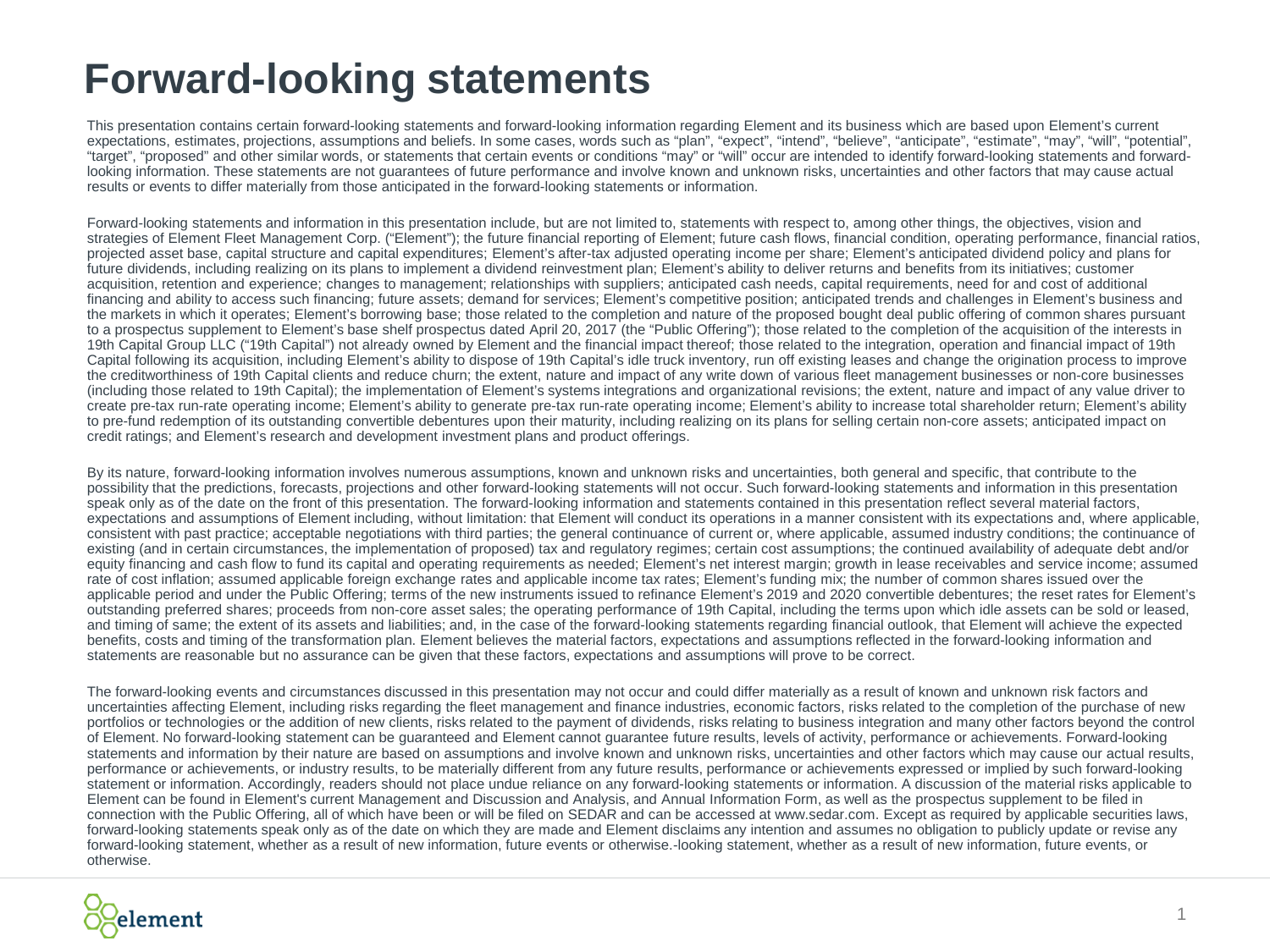## **Disclaimer**

An investment in the securities of Element involves significant risks. A discussion of some of the material risks affecting Element and its business appears under the heading "Risk Factors" in Element's Annual Information Form dated March 28, 2018, under the headings "Risk Management" and "Critical Accounting Policies and Estimates" in Element's Management and Discussion and Analysis for the three- and six-month periods ended June 30, 2018 as well as in the prospectus supplement to be filed in connection with the Public Offering, all of which have been or will be filed on SEDAR and can be accessed at Element's profile on www.sedar.com. Prospective investors should carefully consider the risks associated with an investment in the securities of Element before deciding to purchase any such securities, including the risk factors that may be found in the prospectus supplement to be filed in respect of the offering of Element's common shares contemplated herein.

No securities regulatory authority has expressed an opinion about the common shares discussed in this presentation and it is an offence to claim otherwise. The common shares discussed in this presentation have not been, and will not be, registered under the U.S. Securities Act, or the securities laws of any state in the United States and are being offered and sold within the United States exclusively to "qualified institutional buyers" in reliance upon Rule 144A under the U.S. Securities Act of 1933 (the "U.S. Securities Act") and outside the United States in compliance with Regulation S under the U.S. Securities Act.

This presentation does not constitute an offer to sell or solicitation of an offer to buy any of the securities of Element in the United States. The following is a summary only and should be read together with the more detailed information and financial data and statements contained in the final base shelf prospectus and the applicable shelf prospectus supplement.

Unless the context otherwise requires, references to "\$" are to Canadian dollars.

#### **Non-IFRS Measures**

In this presentation, management uses a number of terms and ratios (including "adjusted operating income" and "after-tax adjusted operating income per share") which do not have a standardized meaning under IFRS and are unlikely to be comparable to similar measures presented by other organizations. A full description of these measures can be found in Element's Management Discussion & Analysis that accompanies the financial statements for the most recent quarter or year, which have been filed on SEDAR (www.sedar.com). Element believes that certain Non-IFRS Measures can be useful to investors because they provide a means by which investors can evaluate Element's underlying key drivers and operating performance of the business, exclusive of certain adjustments and activities that investors may consider to be unrelated to the underlying economic performance of the business of a given period.

Please see the definitions of "Adjusted operating income" and "After-tax adjusted operating income per share" provided under the heading "Description of Non-IFRS Measures" contained on page 31 of Element's "Management Discussion and Analysis" in respect of the period ended June 30, 2018, which is publicly available on SEDAR. In future reporting periods, the definition of "adjusted operating income" will be modified to: (i) remove the adjustment for the "share of loss from joint venture", which will no longer be applicable following the acquisition and consolidation of 19th Capital; and (ii) add a new adjustment in respect of one-time restructuring charges and other costs Element will incur in connection with the implementation of the transformation program.

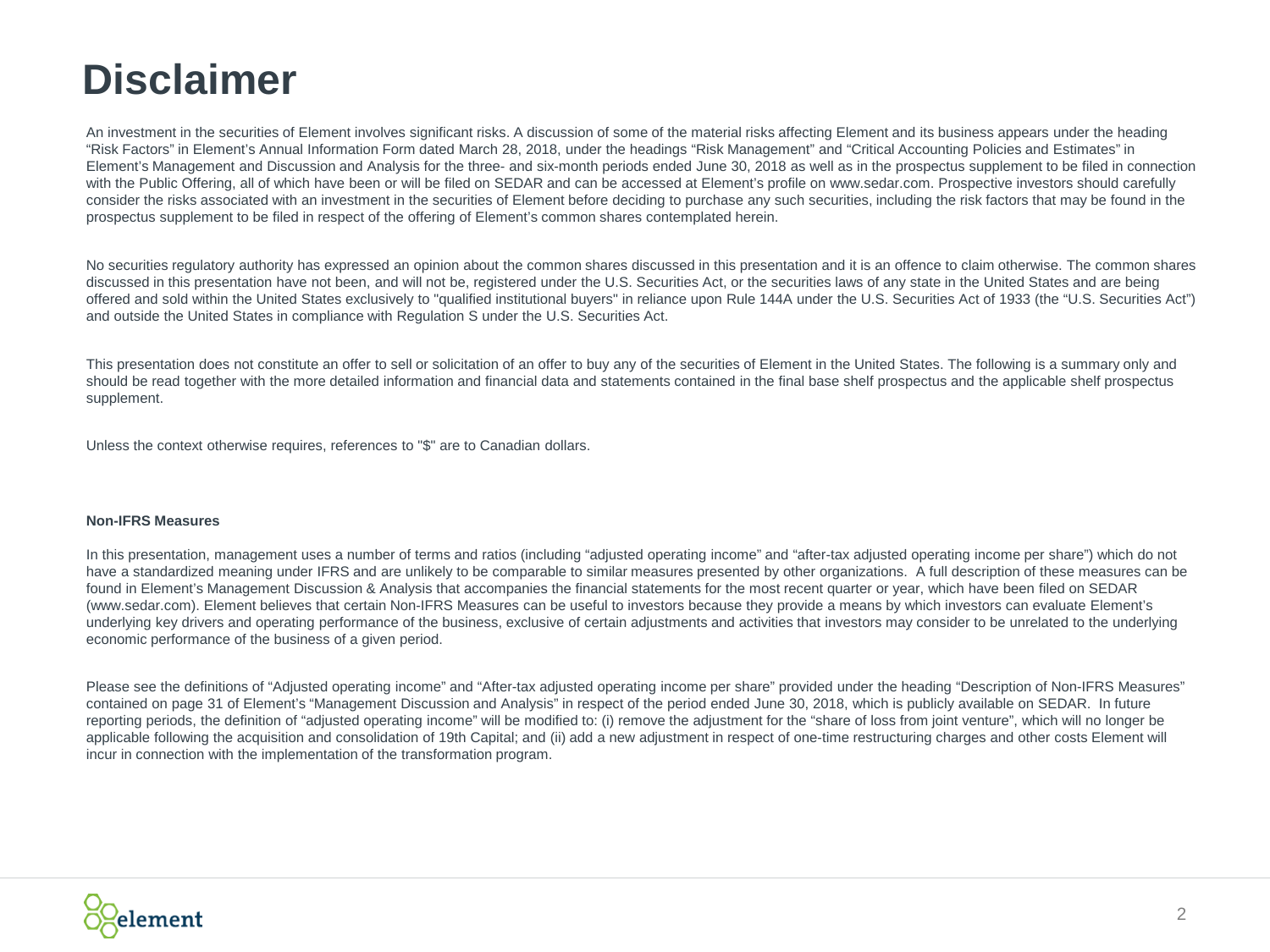### **Proven new management and a revitalized, majority independent board**



- CEO effective June 1, 2018
- A fresh strategic perspective for Element to create immediate and lasting value for customers, employees, and investors
- A deep passion for serving customers, operational expertise, strong financial acumen, and a firm grasp of technology
- Previously, President and CEO of Manitoba Telecom Services (created \$1.1B in shareholder value), President and CEO of Teranet Inc., President at Ingram Micro Inc., President and CEO / CFO at Aliant Inc. (created \$2.2B in shareholder value), CFO at real estate and energy companies



- CFO of Element effective July 16, 2018
- Seasoned financial executive with over 25 years of financial and operational experience
- Demonstrated exceptional strategic thinking and a focus on building sustainable shareholder value across various companies and industries
- Spent previous 11 years serving in CFO roles at Shaw Communications and WestJet Airlines
- Also held increasingly senior positions at Molson Coors Brewing, including overseeing commercial finance as well as finance and strategy for the U.S.

**A reconstituted and majority independent board to ensure strong governance and oversight**

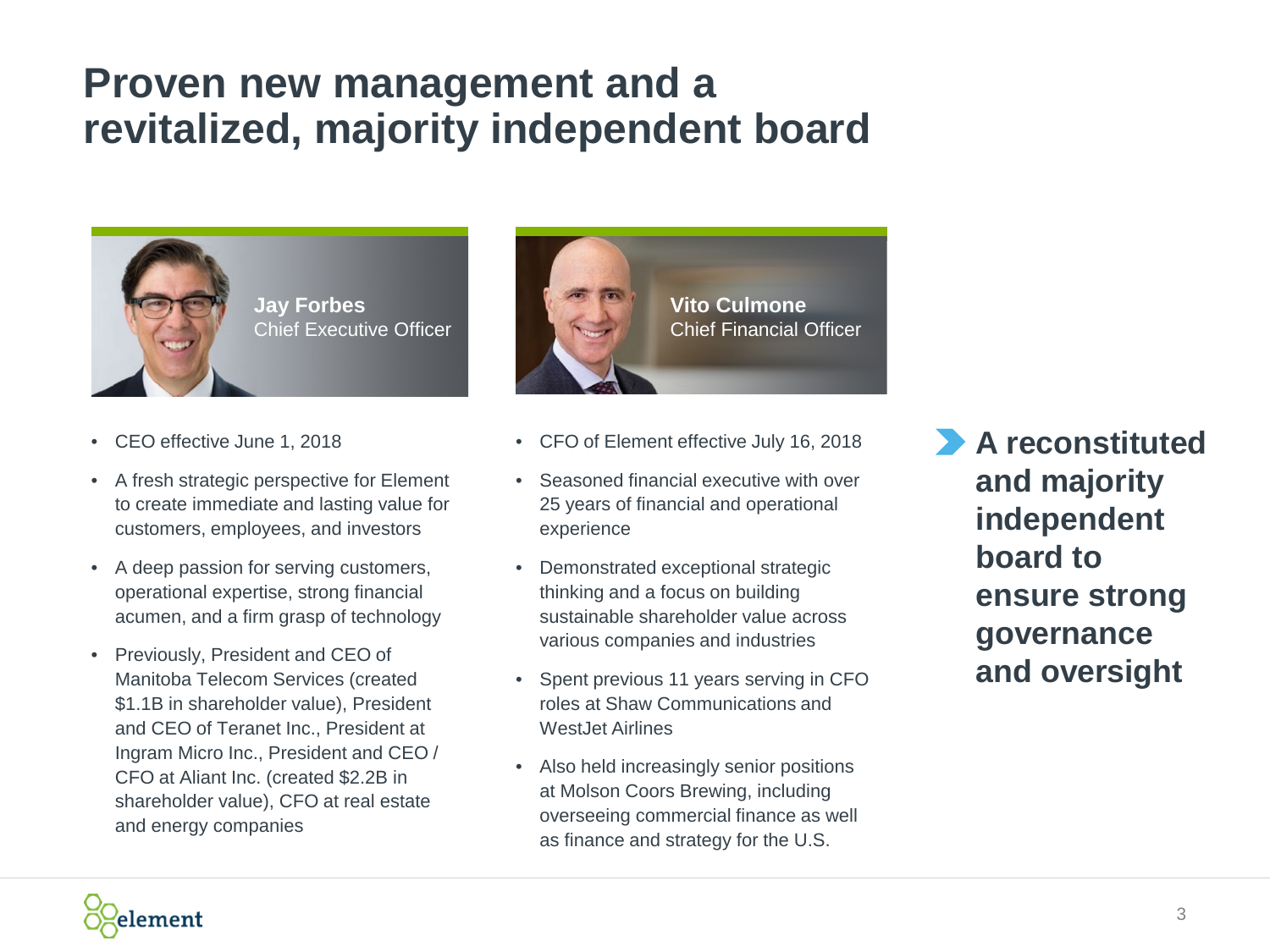## **Strategic path forward**

**A customer-centric reset of the business that is expected to create lasting value for shareholders and positions the company for growth**

- Element is a global market leader in fleet leasing and servicing
- Despite a robust core business, Element has not achieved its potential
- The new leadership team has completed an end-to-end review of the business in order to understand the root causes for this underperformance and how these issues can be addressed to unlock shareholder value
- This has resulted in the creation of a customer-centric transformation plan for Element that is expected to generate immediate value for all stakeholders
	- Plan is expected to increase annual pre-tax runrate profit by ~\$150M on exiting 2020, vs \$412M of before-tax adjusted operating income LTM

*"In a very short time, Element has become a market leader in the fleet leasing and services industry. While the company faces a number of challenges today, these should not detract from what is, at its core, an enviable global business with compelling growth prospects. The strategic plan being implemented within Element will address the issues facing the business and create lasting value for investors, customers and employees."*

**Jay Forbes**, CEO, Element Fleet Management

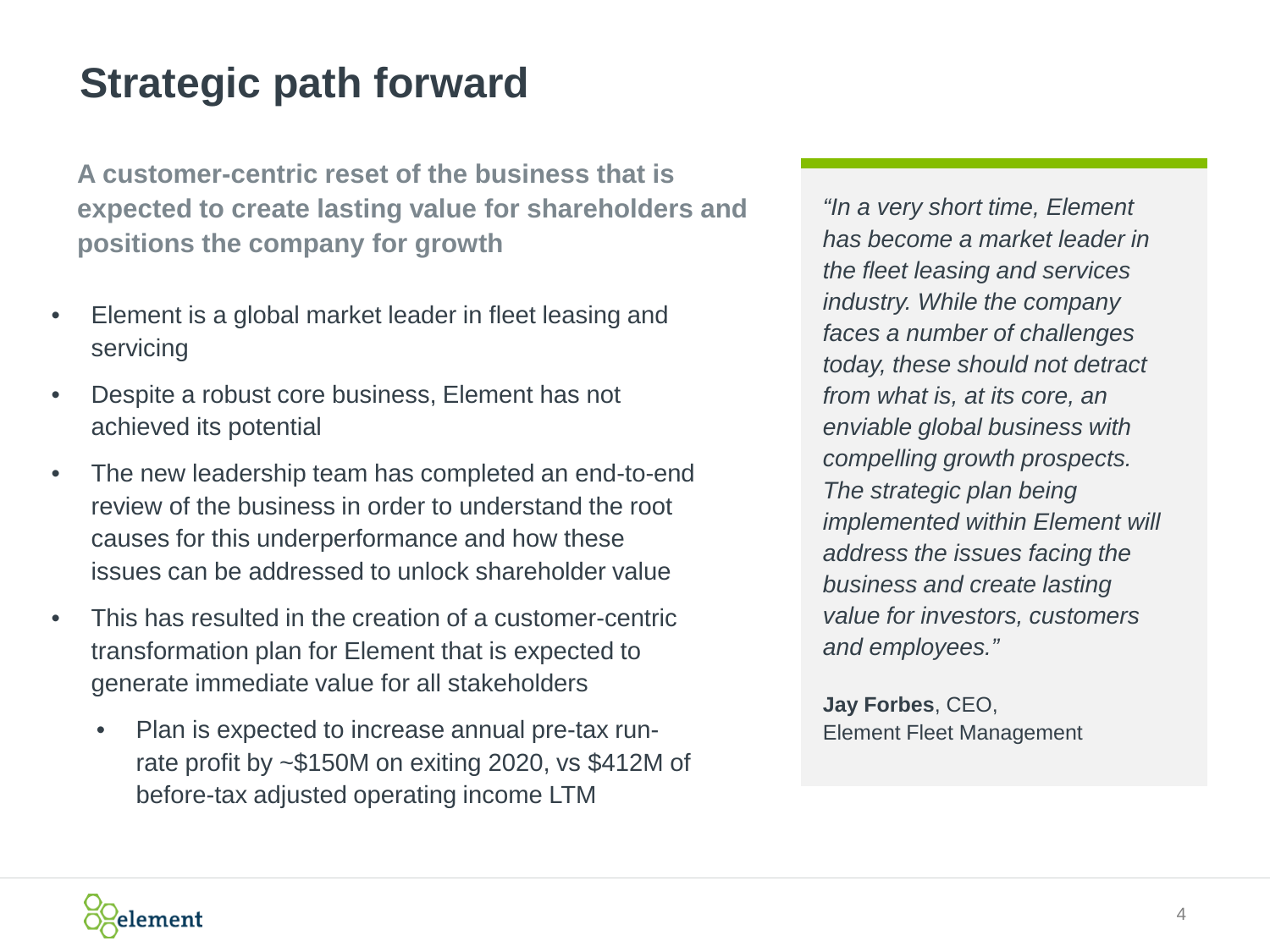## **Rapid expansion has resulted in growing pains**





(2) As of June 30, 2018

<sup>(1)</sup> Quality Companies is a wholly owned subsidiary of Celadon<br>(2) As of June 30, 2018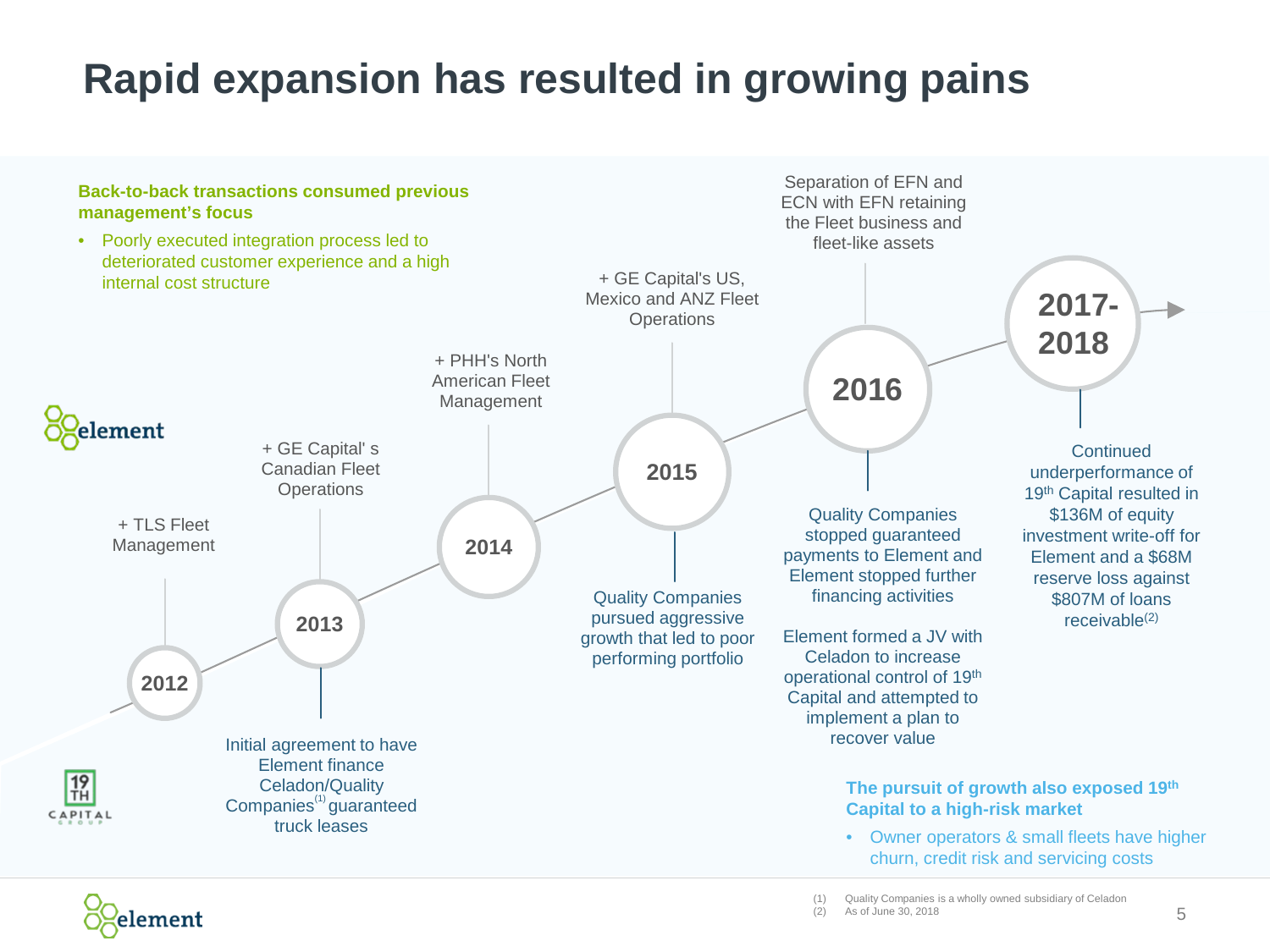## **Strategy summary**

#### **Transform Element's business**

- Refocusing resources on creating a superior customer experience that can be delivered with greater consistency will allow Element to create an expected ~\$150M of improvement in annual pre-tax profitability
	- ~\$40M materializes on exit from 2018, ramping up to ~\$100M exiting 2019, with the full ~\$150M run-rate achieved by the end of 2020
	- $~\sim$ 80% ( $~\sim$ \$120M) of the total run-rate improvement is expected to come from productivity enhancements to the customer experience while the other 20% (~\$30M) is largely derived from revenue assurance and retention
	- There will be 80-100 projects undertaken over a two-year period to realize these improvements, de-risking execution and minimizing any negative impact on customers
- The estimated investment required to effect this transformation is ~\$150M
	- Element believes the best means of funding this is by reinvesting shareholders' money back into the business via a dividend reduction of 40%

#### **Reposition 19th Capital**

- Over its short history, 19<sup>th</sup> Capital has meaningfully underperformed expectations. Element's strategic assessment has led management and the Board to conclude that attempting to undertake any further turnaround of the 19<sup>th</sup> Capital business would divert management's focus from its core fleet business and the new transformation plan
- Accordingly, Element has determined that best path forward is to acquire full control of the venture and run off the business in an orderly fashion over the next 36 months
	- Acquire our partners' interests in 19th Capital (subject to satisfaction of certain conditions) and consolidate 19<sup>th</sup> Capital in Element's financial statements
	- Assume full control of the venture and improve the near-term results of 19<sup>th</sup> **Capital**
	- Continue to serve 19<sup>th</sup> Capital's client base
	- Work to dispose of idle trucks and run off existing leases; no investment in new inventory
- Element will incur a ~\$360M net after-tax charge to write down 19<sup>th</sup> Capital's assets to a book value that reflects their worth - ~\$260M under this strategy. Element expects to recover ~\$100M of this residual amount by the end of 2019

#### **Strengthen the balance sheet**

- The profitability (and associated cash flow) improvements resulting from transforming Element's core fleet business, plus the dividend reduction, will solidify Element's financial position over time. However, it is insufficient in and of itself to cushion Element's balance sheet from the impairment resulting from the repositioning of 19th Capital
- To suitably strengthen the balance sheet, and to minimize refinancing risk regarding the June 2019 convertible debentures, Element plans to:
	- Raise ~\$300M of common equity
	- Reduce the common dividend by 40%
	- Institute a dividend reinvestment program
	- Sell its interest in ECAF and excess real estate, and
	- Refinance certain ABS assets to create an additional ~\$160M in borrowing base
- In connection with these actions, management has engaged with its lenders and rating agencies to solicit their views on the impact of the transformation plan, the repositioning of 19th Capital and the various balance sheet initiatives described above. Based on these consultations, management expects that both Fitch and DBRS will affirm their BBB+ ratings for Element going forward. Element has also engaged with the members of its senior lending syndicate, and secured lender support to implement the strategic plan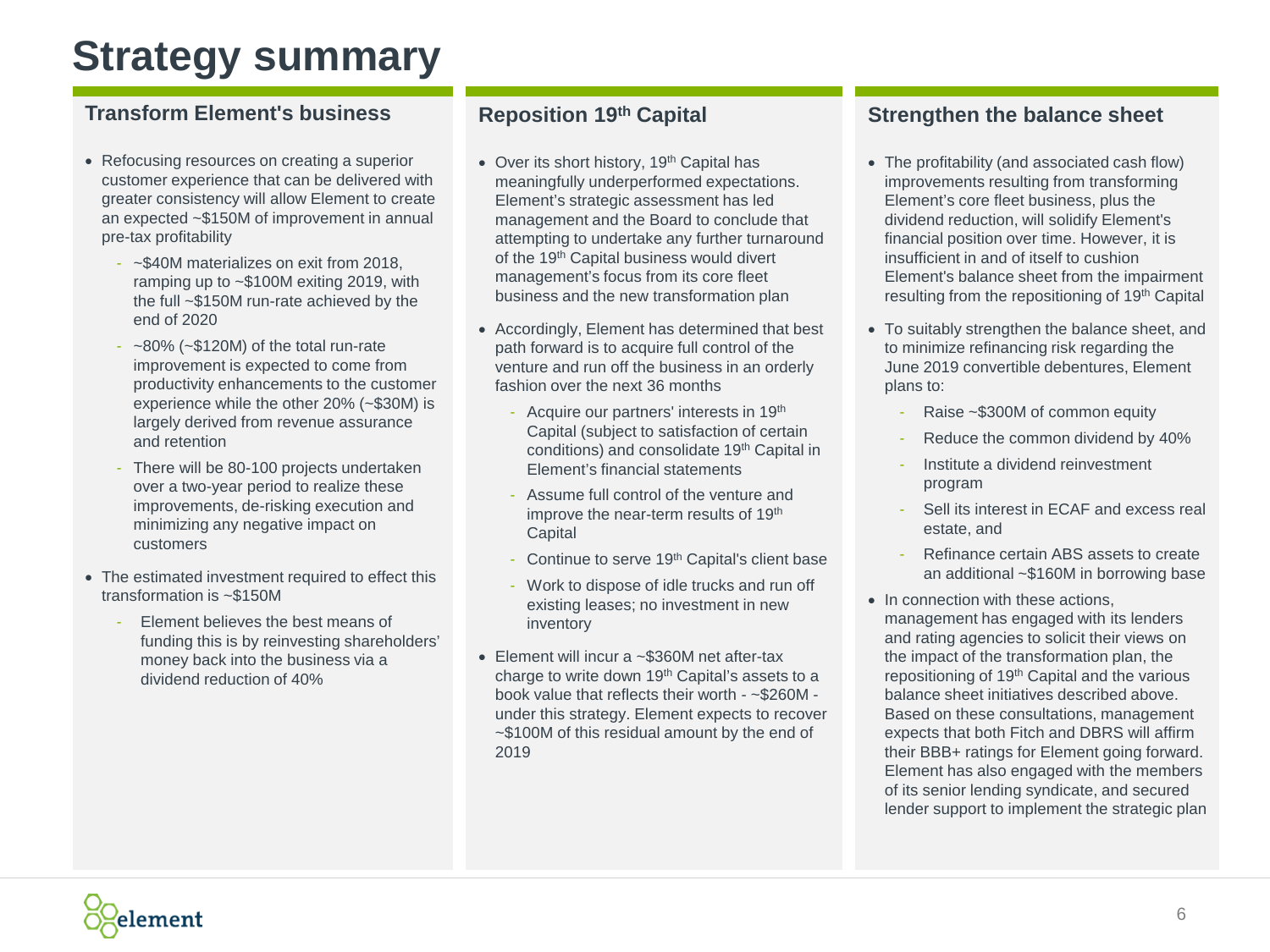## **The Strategic Properties Association Transform Element's business**



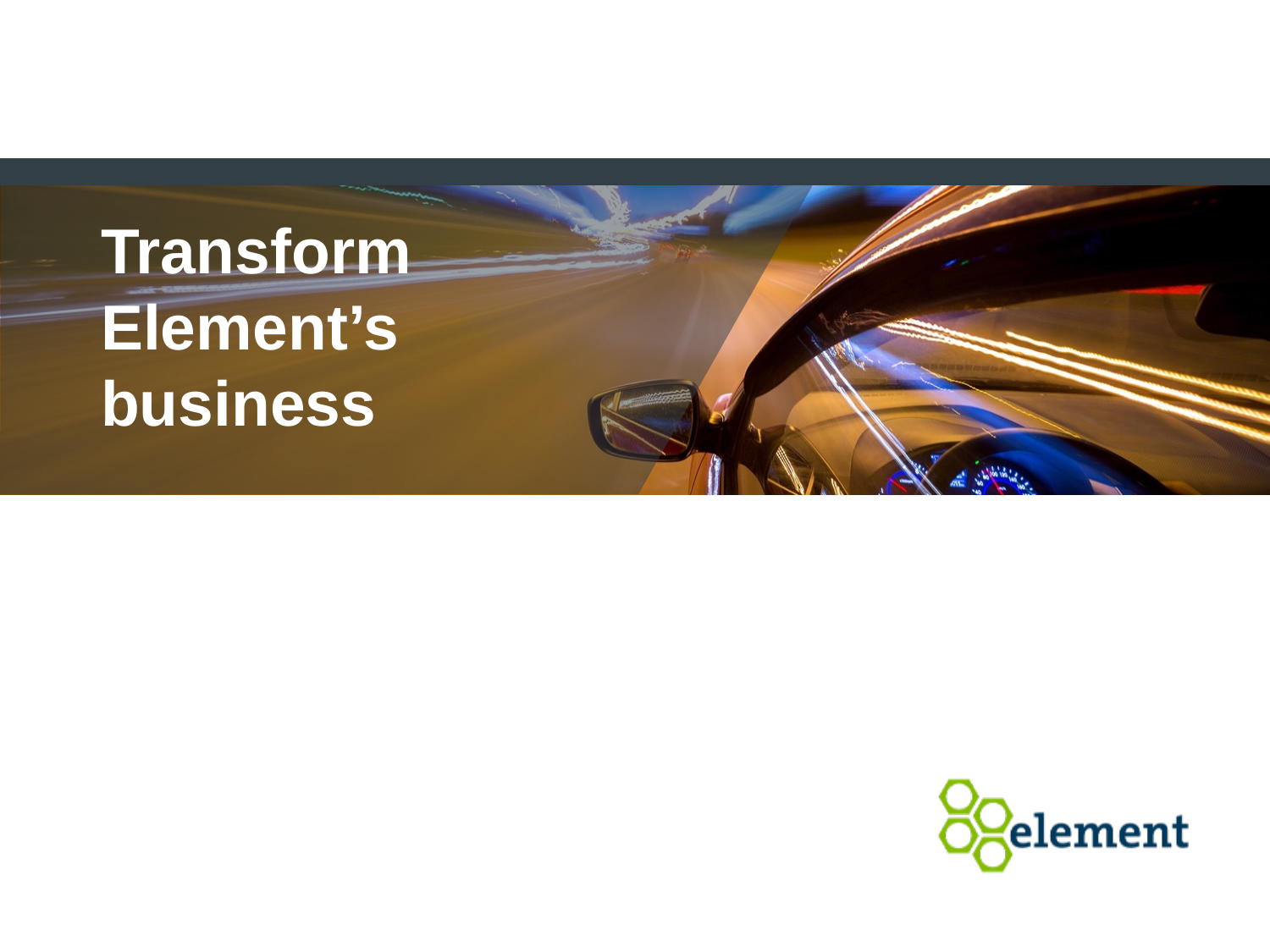## **A customer-centric strategy that drives significant shareholder value**

#### **Build/strengthen value proposition for mid market**

- Develop segment-specific products and go-to-market strategy
- Leverage technology and automation to better meet customers' needs

#### **Targeted CAPEX spend**

• Review, align, and prioritize capital expenses on critical areas to enhance customer experience

#### **Deepen customer relationships and loyalty**

- Better customer service delivery
- Optimize go-to-market & pricing
- Improve customer acquisition & retention

#### **Simplify how we work internally**

- Org simplification
- 

#### • Increased automation **Simplify operations and customer touchpoint process** • Operations rationalization

• Streamlining and simplification of customer facing and internal processes

#### **Manage supplier relationships effectively & efficiently**

- Better leverage our ~\$5B buying power
- Supplier review and optimization
- Rebate and procurement management

#### **Manage costs with rigor and focus**

• Control, manage and reduce indirect costs, including demand management

#### **Implement revenue assurance**

- Minimize customer billing and data anomalies
- Address system gaps and billing process issues

**Value drivers for customers expected to generate ~\$150M in annual pre-tax run-rate operating income by the end of 2020**

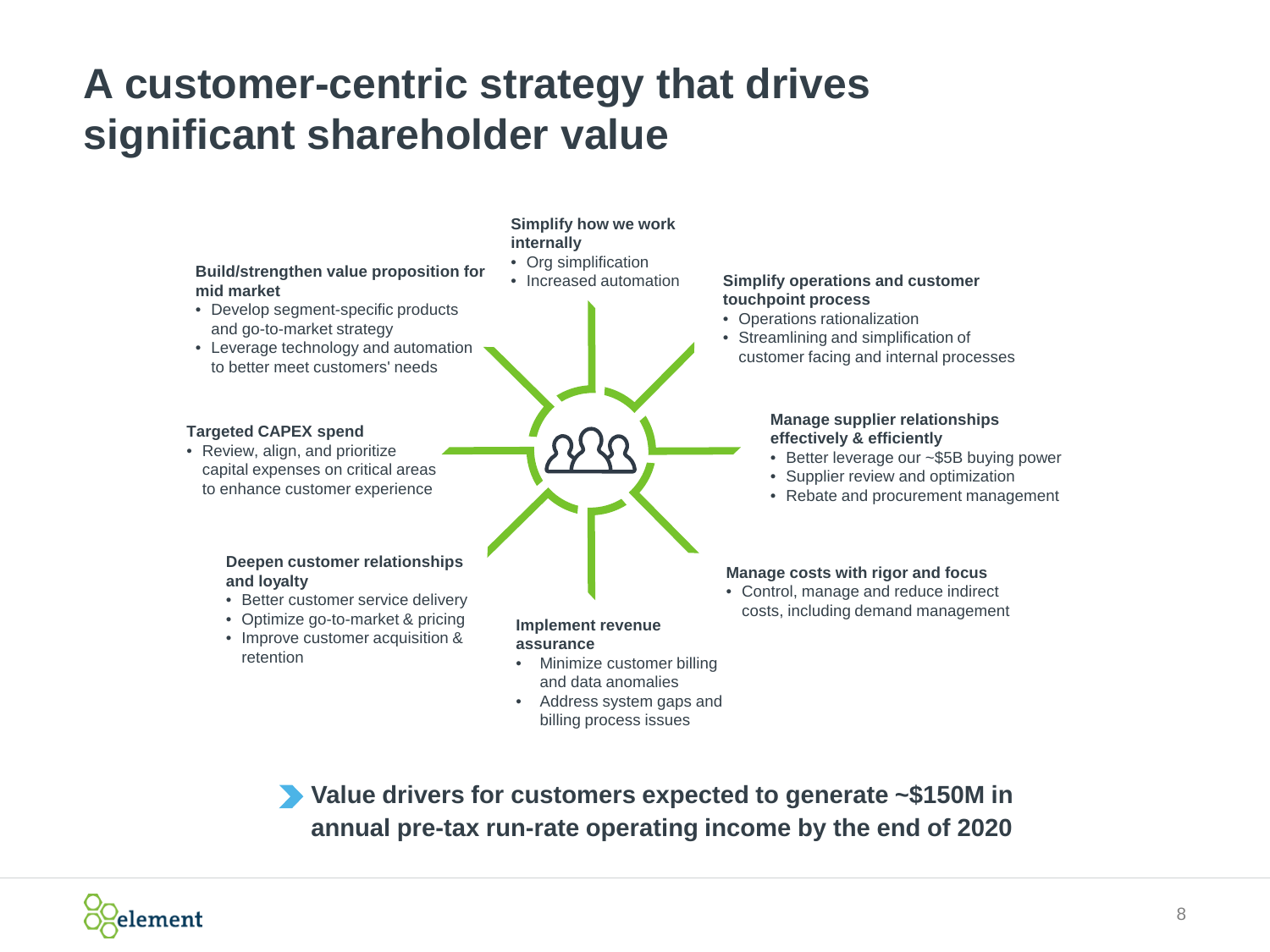## **The Reset Plan: Three waves of transformative change**

#### **Impact**



#### **Time**

**Element's foundational strengths**

- Scale and leadership position in key markets
- Plays in an industry with stable profitability that is resistant to economic cycles
- Well-funded investment grade (BBB+) balance sheet with ready access to capital for additional growth
- Blue chip customer base

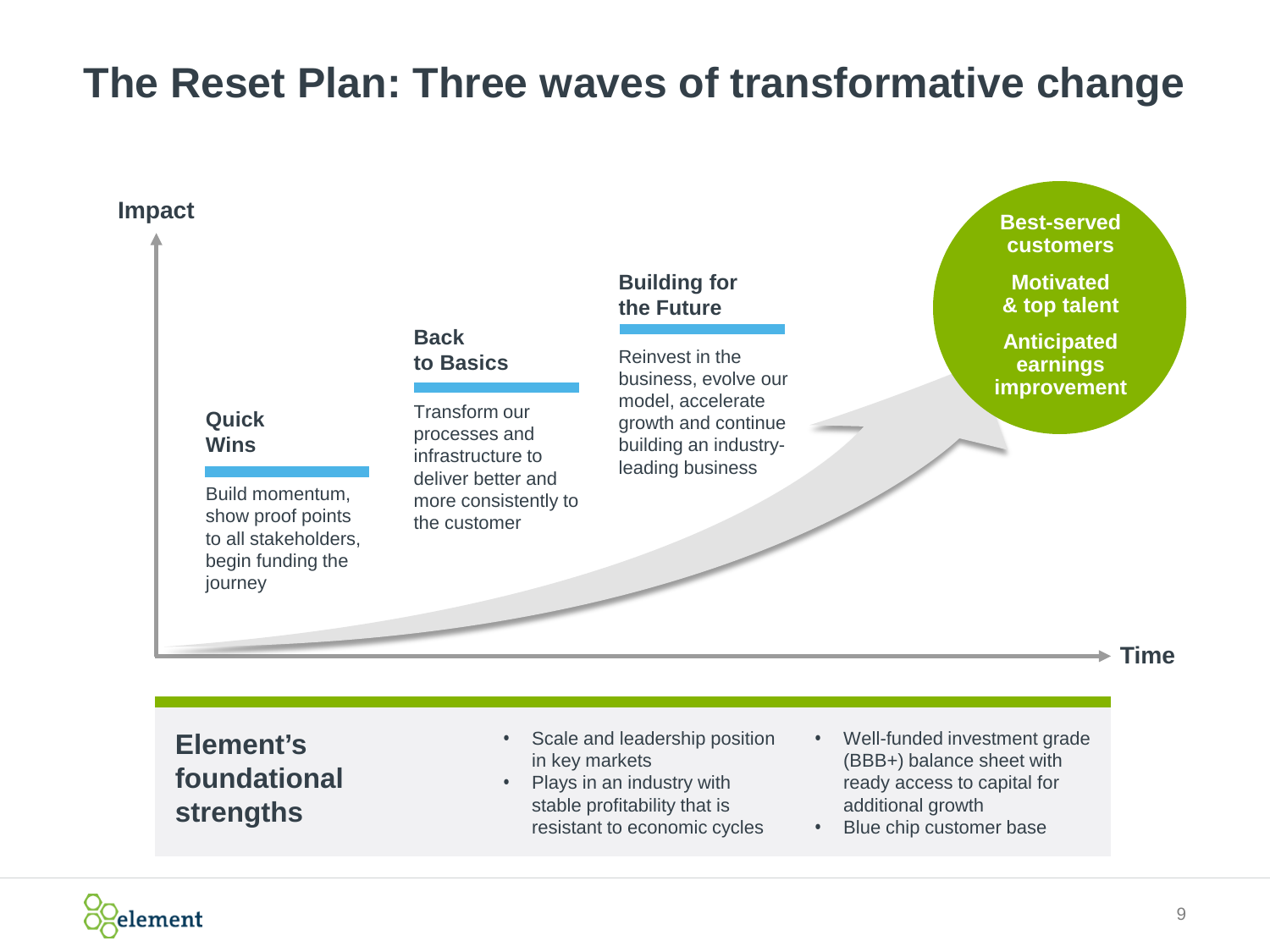## **The reset has begun: ~\$100M of value delivery expected by 2019**



**We will invest ~\$150M in one-time costs to realize ~\$150M in anticipated annual pre-tax run-rate operating profit** 

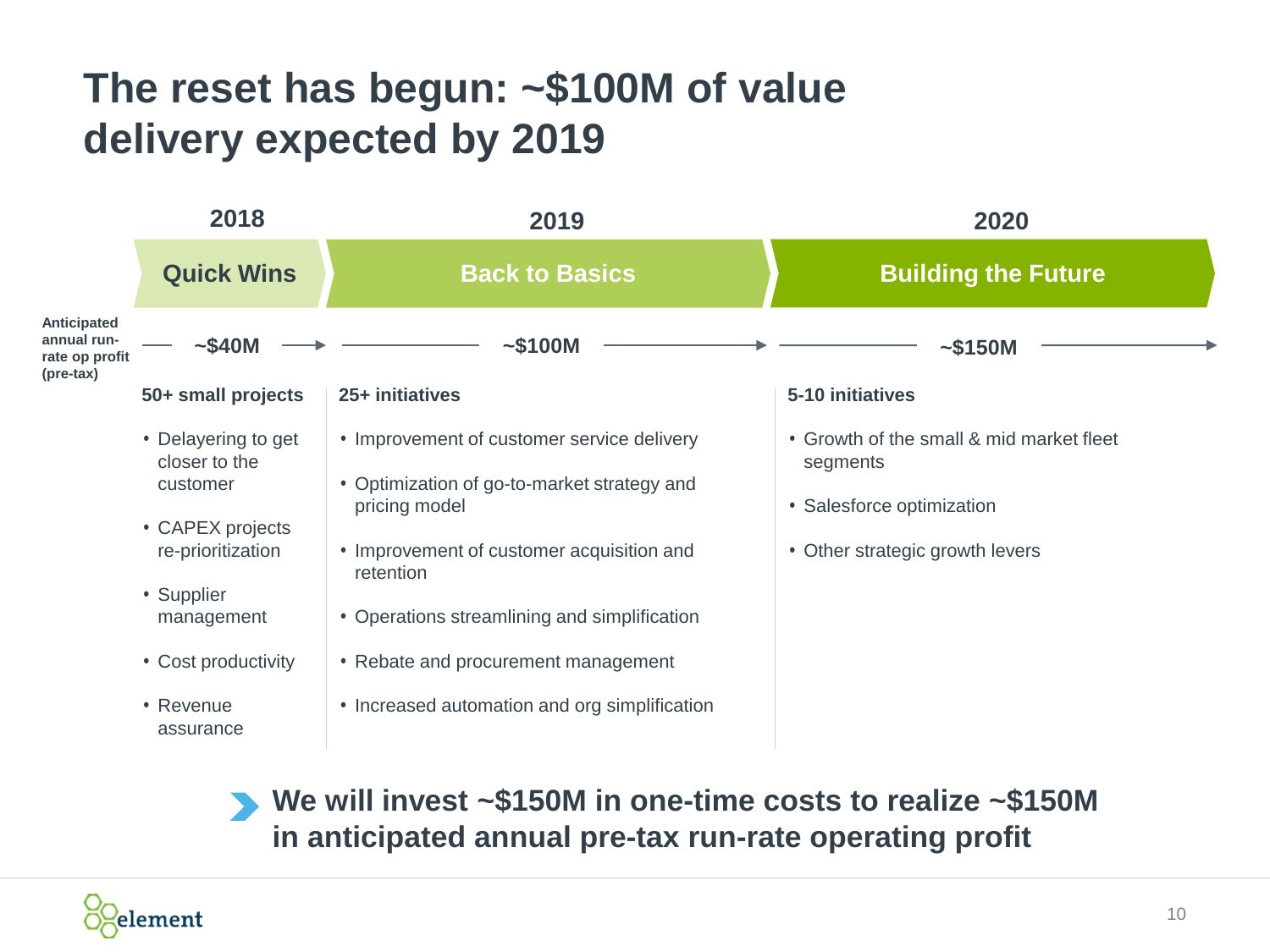## **Benefits will be de-risked and expedited through crisp execution and rigorous tracking**

### **Past Challenges New Enablers**

- **Lack of focus / accountability**
- **Leadership capacity**
- **Management capability**
- **Misaligned incentives**
- **Change fatigue**

- **Focus on what matters**
- **Transformation Management Office (TMO)**
- **Organization redesign**
- **Change management**
- **Compensation redesign**
- **Quick wins**

**Crisp execution will deliver the magnitude/timing of benefits expected, while avoiding disruption to the customer experience** 

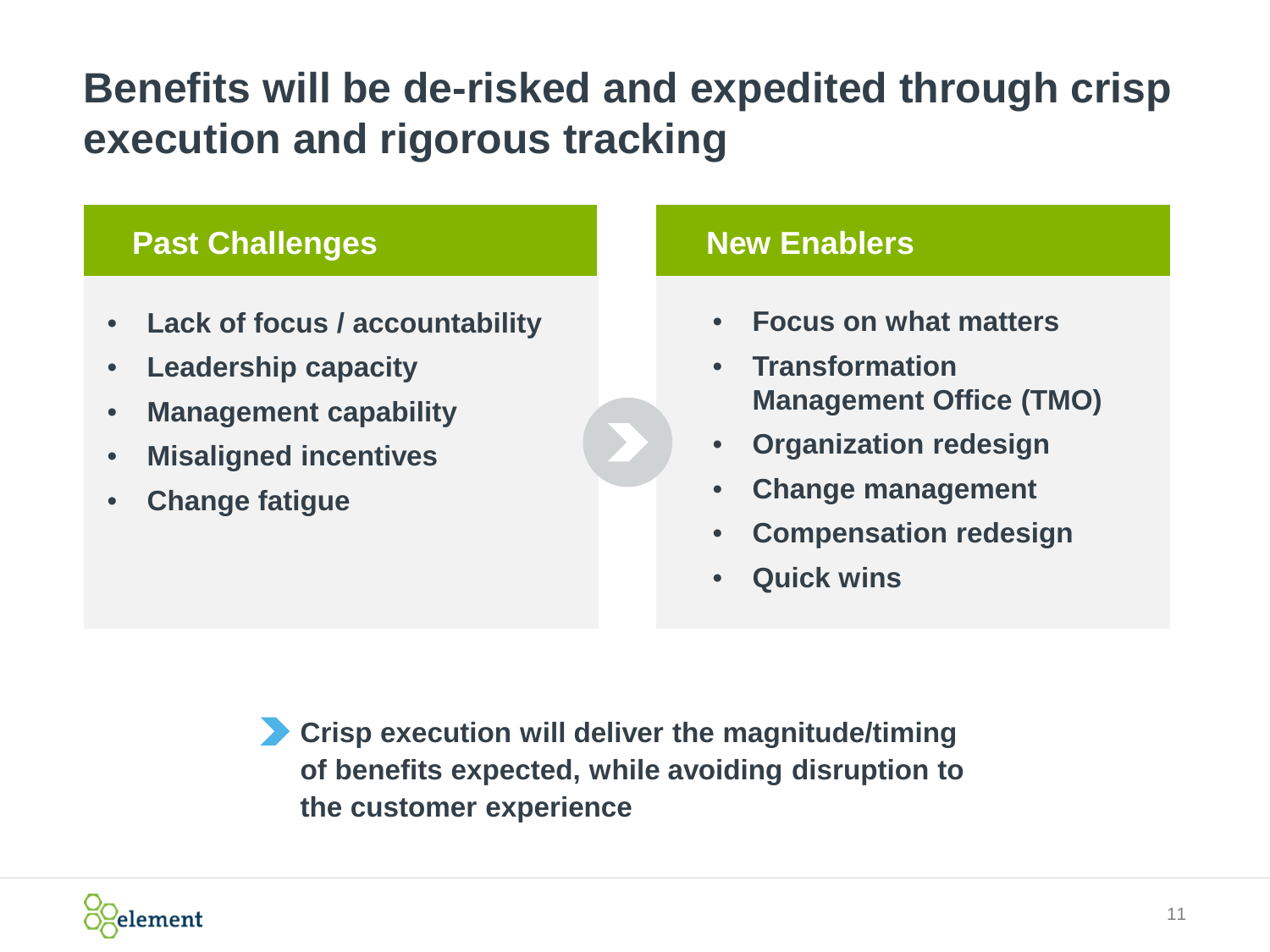## **Our end objective is to truly transform all aspects of our business**

| From                                               | То                                          |
|----------------------------------------------------|---------------------------------------------|
| Trying to be everything to everyone                | Delivering our core promise to the customer |
| Individualistic culture with limited collaboration | A culture of accountability and clarity     |
| A dispersed, regional structure                    | A unified, customer-centric organization    |
| A sense of exhaustion and business as usual        | Performance and purpose-driven employees    |
| Investment across all growth opportunities         | Disciplined investment in focus areas       |

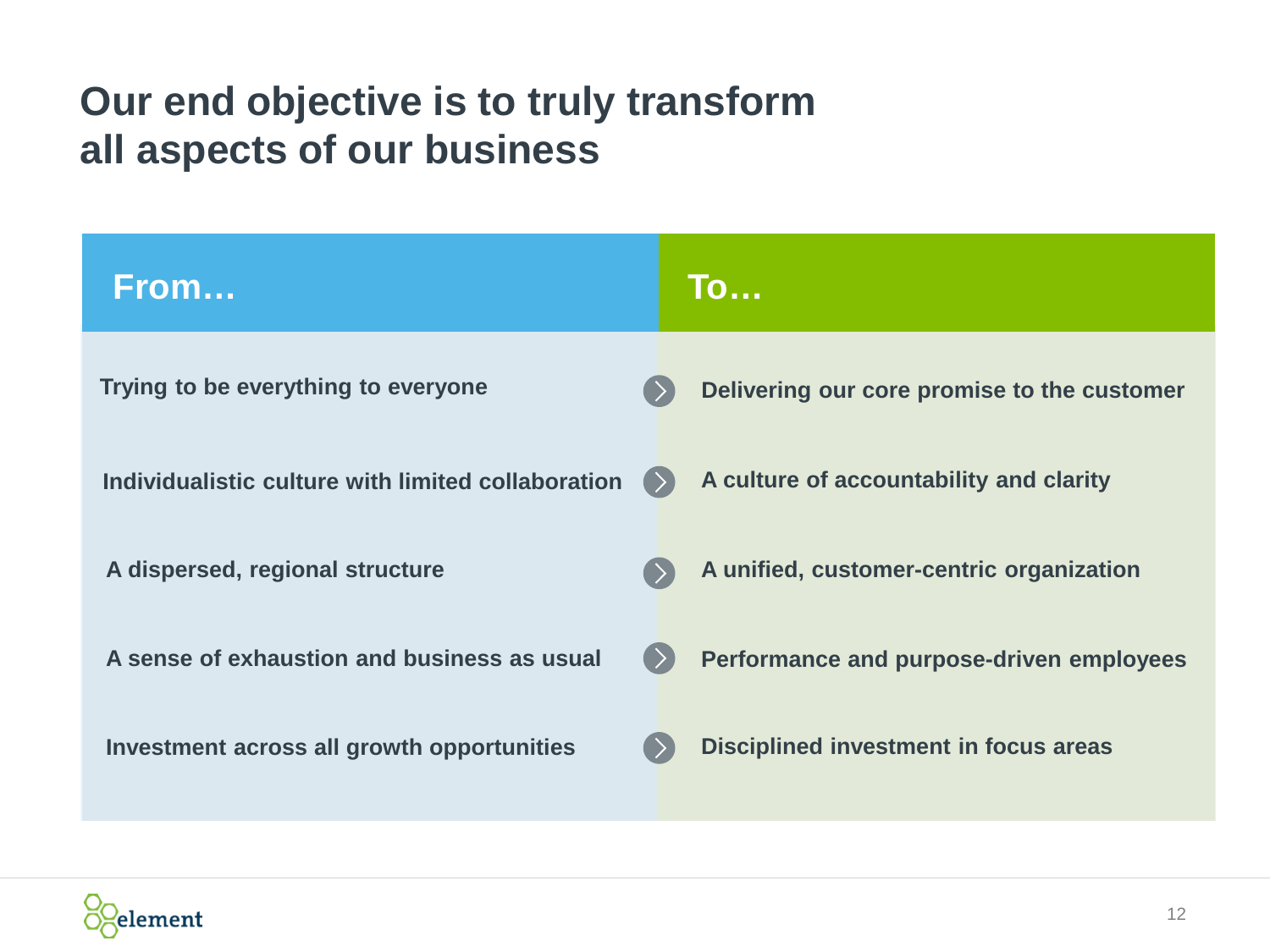# **Reposition 19th Capital**

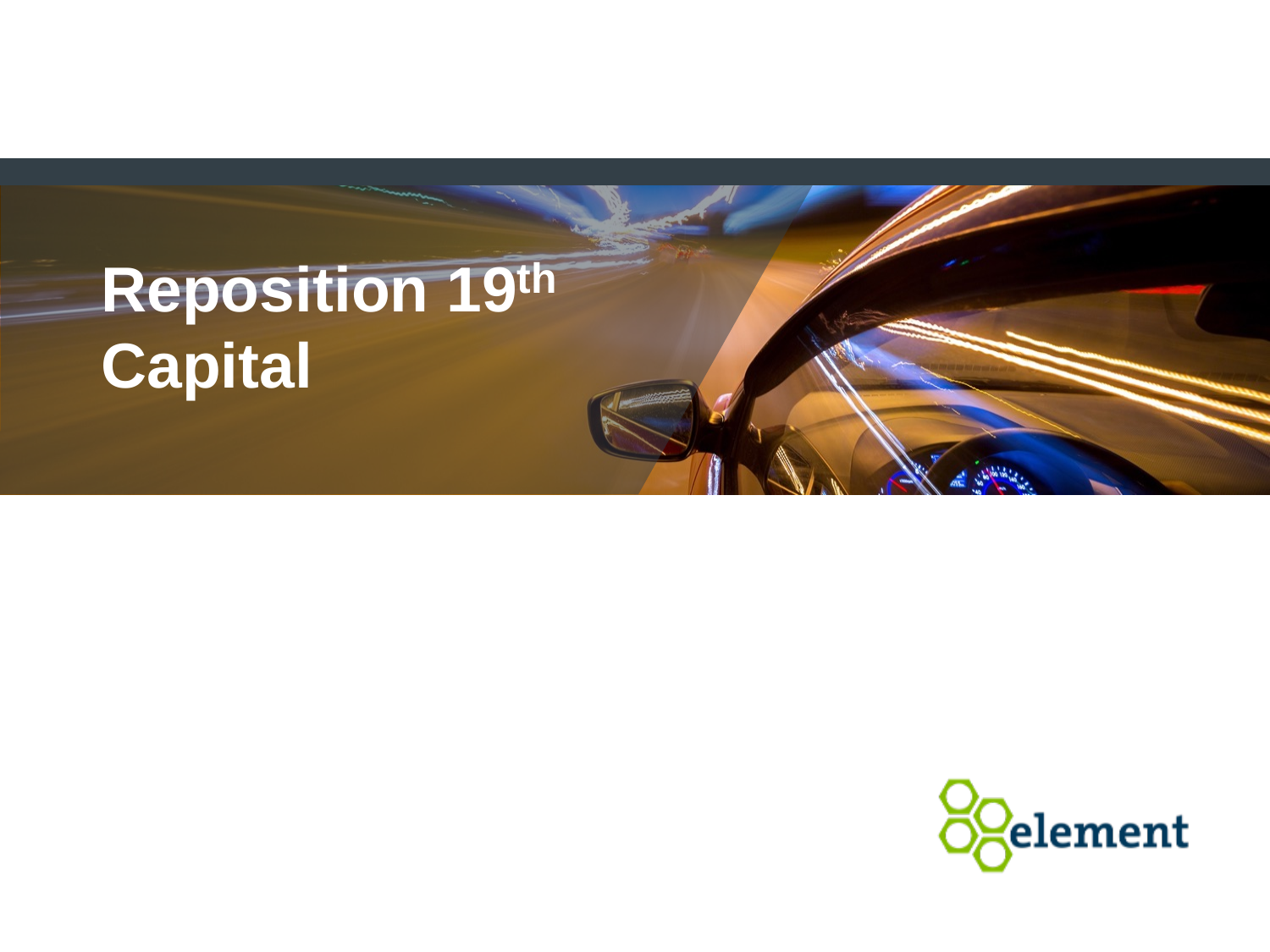## **Re-position 19th Capital**

**Engaged in a detailed assessment of the joint venture and determined preferred option: acquire and run off the assets of 19th Capital**

Joint venture was an attempt to maximize value from asset retained by Element in the 2016 separation transaction

19<sup>th</sup> Capital has materially underperformed, leading to operating losses

Financial impact as of June 30, 2018:

- \$136M of equity investment write-off
- \$68M of reserve loss against a \$808M loan exposure

#### **History Mistory Strategic assessment Preferred resolution**

Management's assessment of the joint venture identified a number of key issues:

- Declining lease volumes
- Suboptimal asset utilization
- Lower quality assets
- Operational inefficiencies
- Lack of functional and managerial capabilities

Buy out partners' interests and take immediate steps to improve near-term results as we pursue an orderly run off of the business

- Executed a definitive agreement to acquire partners' equity interests in 19<sup>th</sup> Capital<sup>1</sup> for nominal consideration
- Ensure management is focused on better serving existing customers, accelerating idle asset disposition and running off existing leases. There will be no investment in new inventory
- Plan to recover ~\$100M of the ~\$260M residual exposure to 19th Capital's assets by end of 2019

### **Change in strategic direction results in a ~\$360M net after-tax charge**

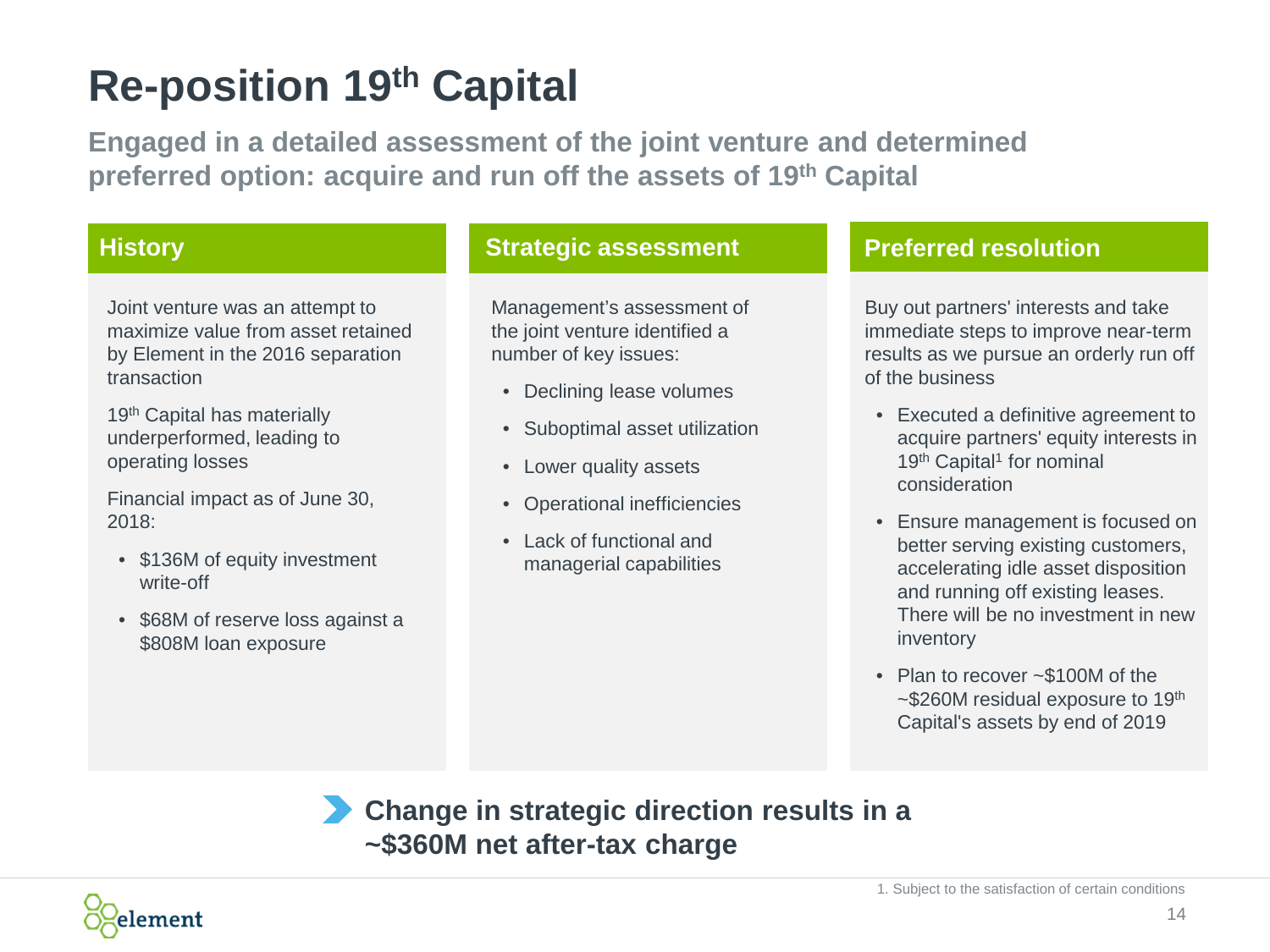### **Our plan for 19th Capital is designed to minimize risk as we pursue an orderly run off of the business**

- **Element will take full ownership of 19th Capital to assert control and to consolidate the assets on our balance sheet 1**
	- Removes partner facing significant issues and distractions within its own business
	- Full ownership provides surety to tax benefits

**As sole owner, Element will ensure management at 19th Capital is focused on executing our plan 2**

**New management will take immediate steps to improve near term business outcomes at 19th Capital** 

- Better service existing customers
- Improve asset utilization and business performance
	- Accelerated disposal of idle truck inventory
	- Run off existing leases
	- Selected new originations only in circumstances where economics are compelling
	- No investment in new inventory
- Closely manage relationships with third party lenders
- Ensure employee and customer commitment

**We will evaluate our range of options, and estimate it will take up to 36 months to complete an orderly run off of 19th Capital**

> **We expect to recover ~\$100M of our ~\$260M residual investment in 19th Capital by the end of 2019**



**3**

**4**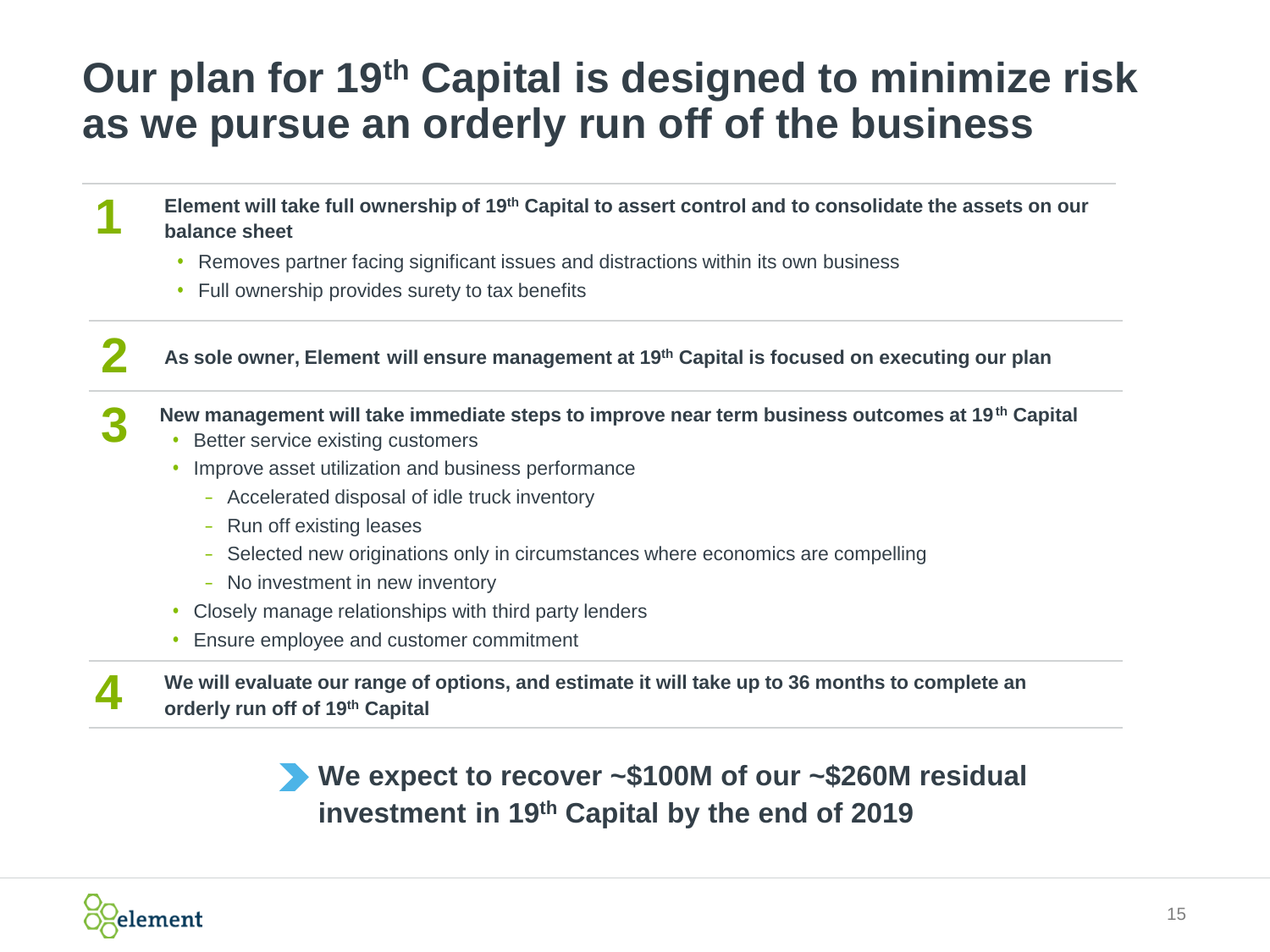# **Strengthen the balance sheet**

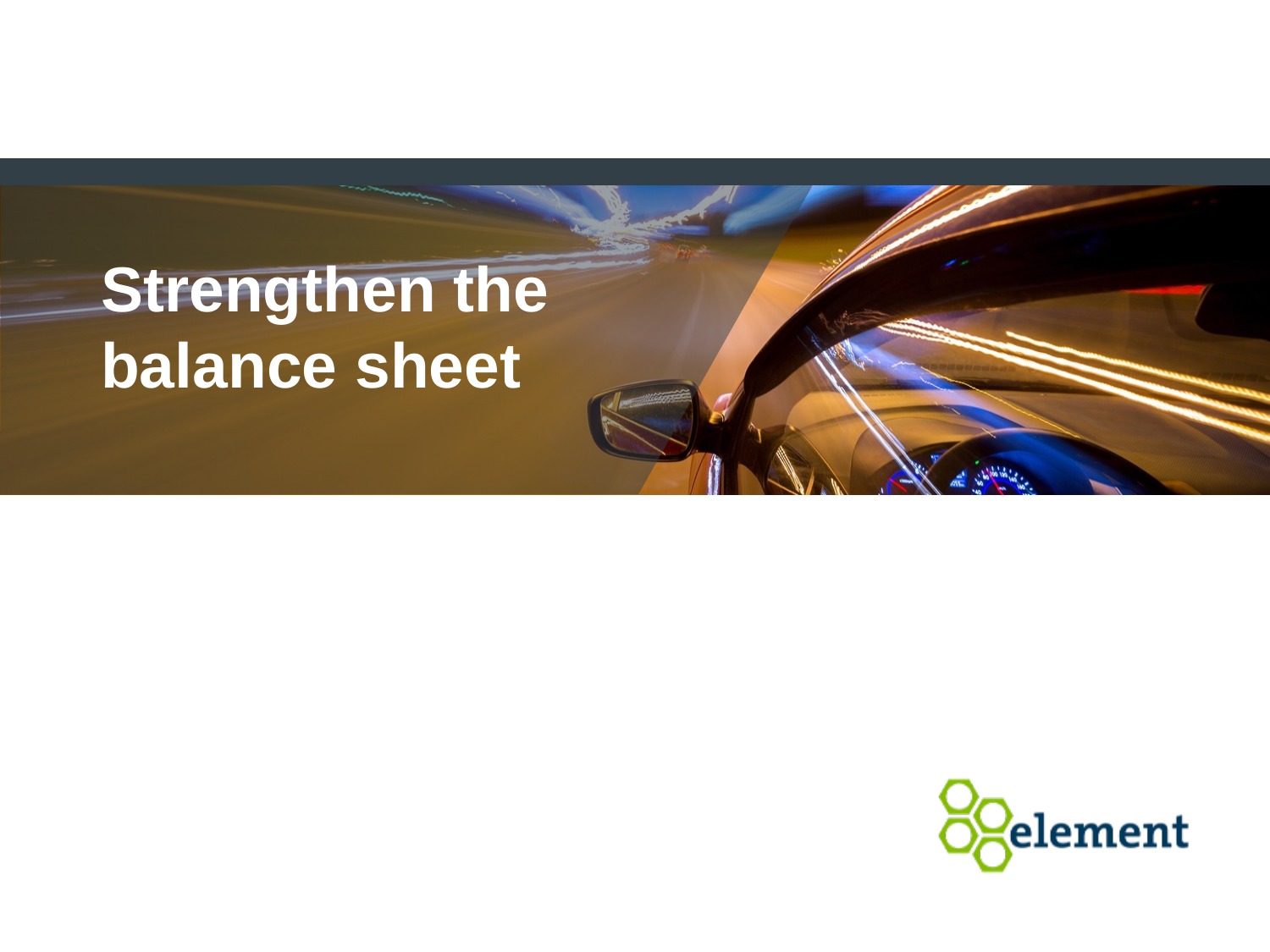## **Strengthen the balance sheet**

**Element will strengthen the balance sheet by maintaining a strong investment-grade capital structure and addressing its near-term maturities**

- \$300M common share offering to recapitalize the balance sheet
- Commitment to maintaining a strong investment grade capital structure
	- Rating agencies have been consulted: Management expects that both DBRS and Fitch will affirm our ratings at BBB+
	- Fitch's negative outlook will be addressed through the execution of the strategic plan and the performance of new management
- Element has also engaged with the members of its senior lending syndicate, and secured lender support to implement the strategic plan

#### **Additional equity capital 2019 convertible debenture**

- \$345M convertible debenture matures in June 2019
- Element expects to substantially pre-fund the 2019 maturity through
	- The planned sale of non-core assets
	- the implementation of a DRIP, and
	- refinancing certain ABS assets, creating ~\$160M in additional borrowing base

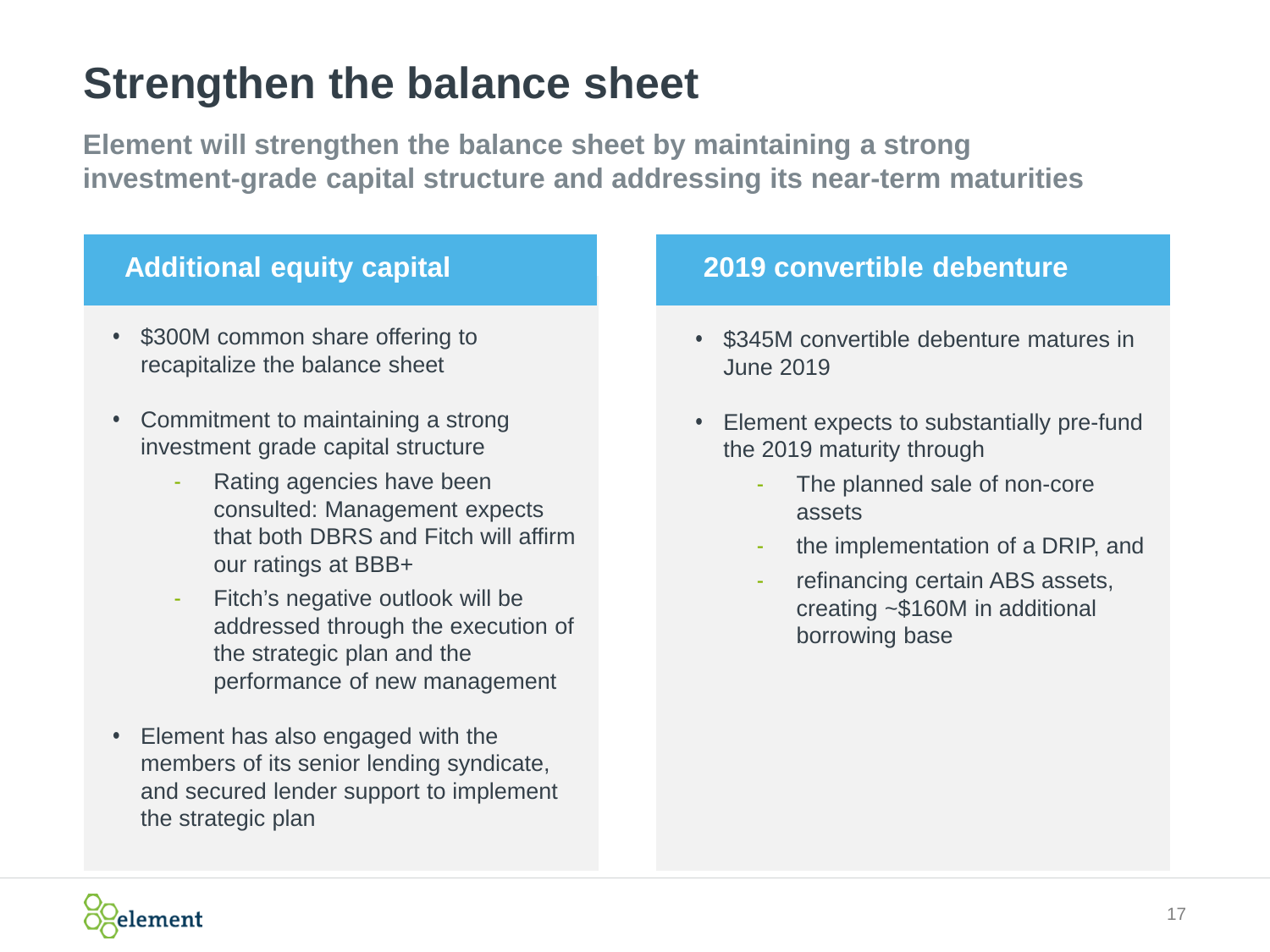## **Strengthen the balance sheet** *cont'd*

**Reducing the dividend will strengthen Element's capital position, fund the transformation plan and allow for further investment in growth initiatives**

- 40% reduction in the annual dividend (from \$0.30 to \$0.18) is expected to create ~\$100M of retained equity over the next two years
- Retained cash will be used to fund the required investments in the transformation plan

### **Dividend reduction Initiation of DRIP program**

- DRIP discount of 2%
- Commences with next quarterly dividend announcement (Q4 2018)
- Expected to generate immediate retained cash flow that can be used to reduce leverage over time

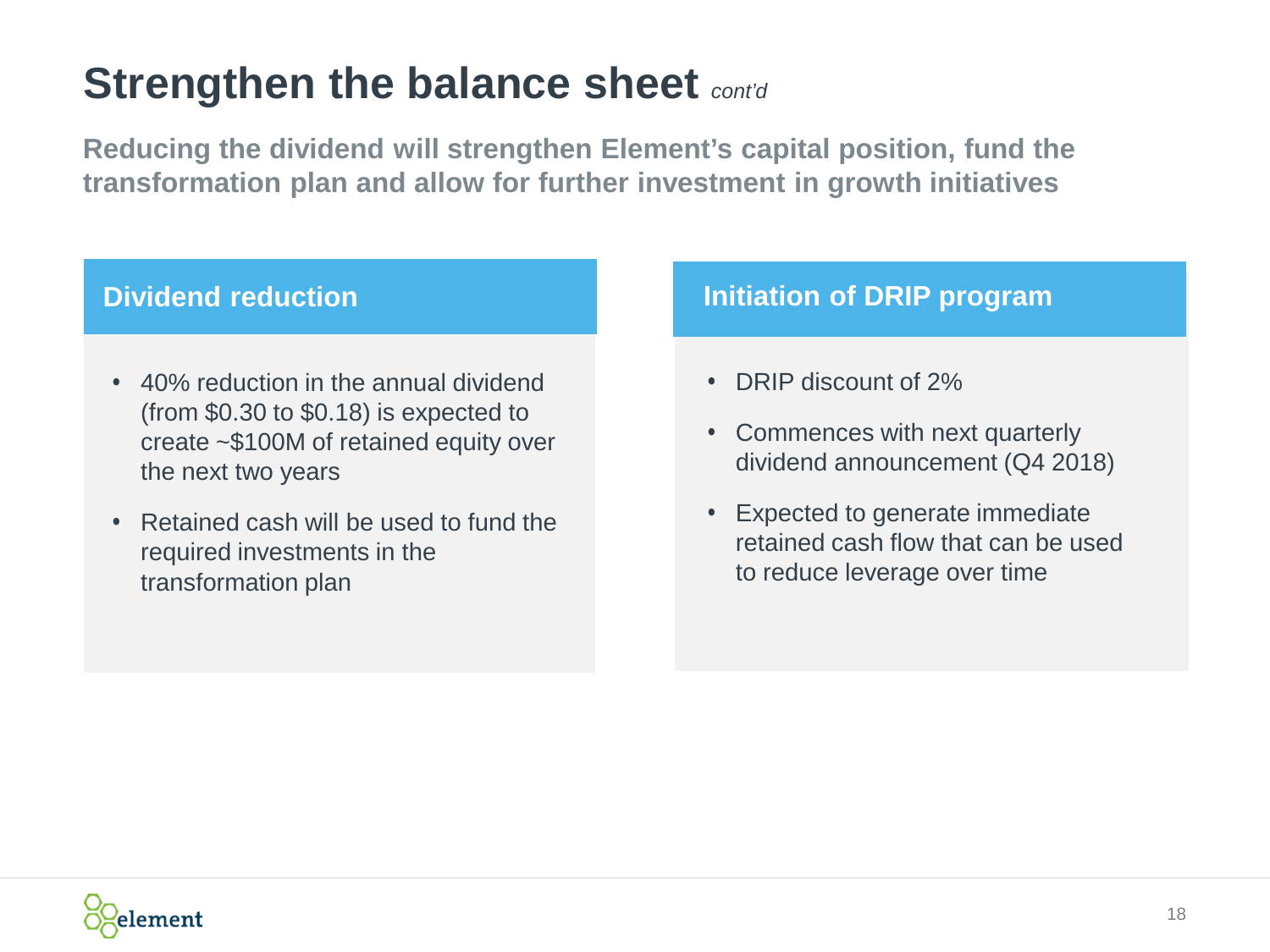

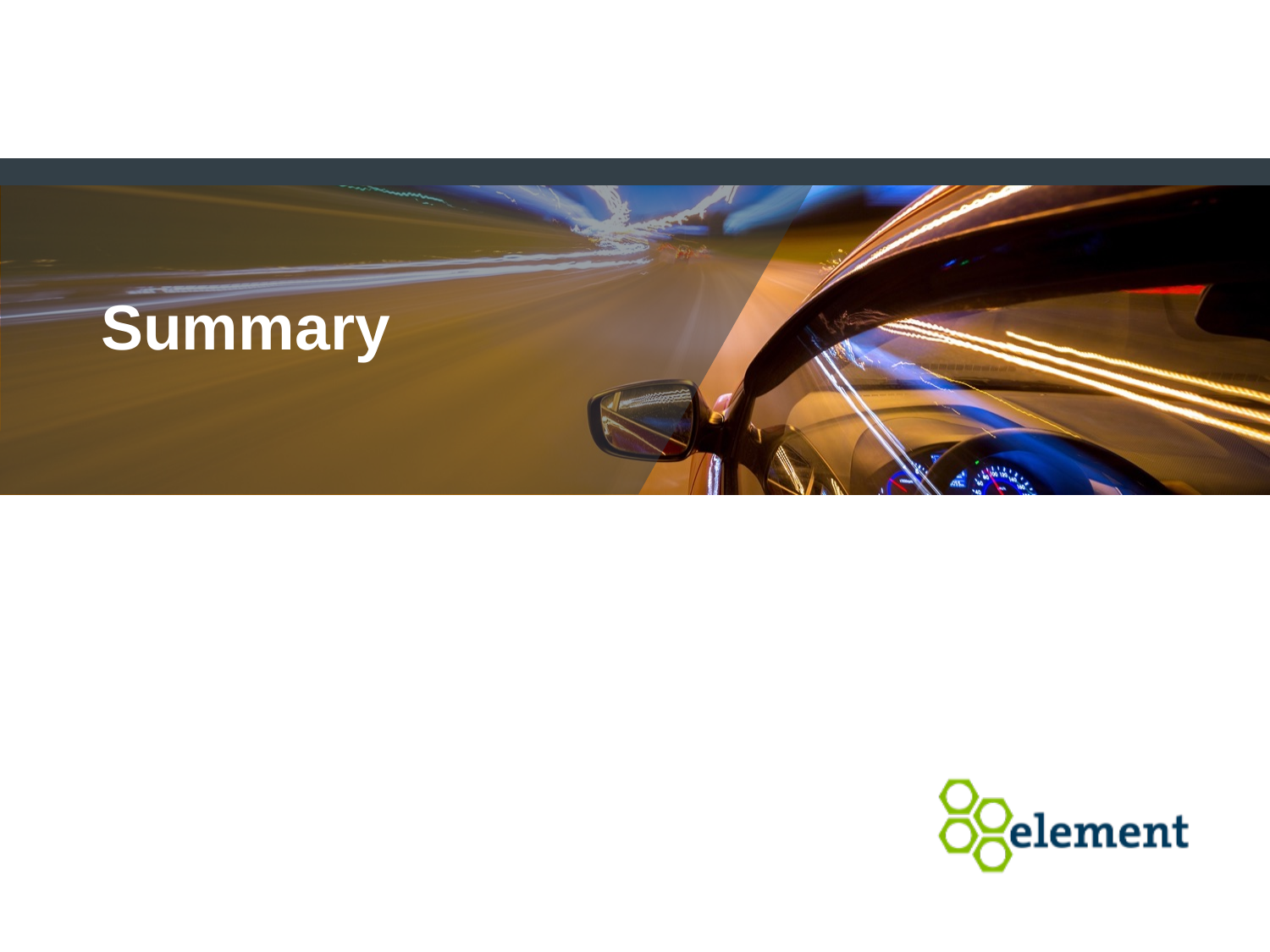## **We are already delivering**

**Built a well-balanced leadership team mixing new talent and extensive experience in our business**

- Jim Halliday, COO (15 years at Element and PHH in leadership roles)
- Vito Culmone, CFO (formerly at Shaw and WestJet)
- Jon Parker, EVP Enterprise Sales (joined Element from GE)
- Jacqui McGillivray, CHRO (formerly at Cenovus, Talisman and RBC)
- Karen Martin, EVP and Treasurer (joined Element in 2012, formerly at Xceed Mortgage)
- Scott Davidson, EVP of Corporate Development (formerly at Canaccord Genuity)

**Secured ~40 Quick Wins delivering ~\$30M in run-rate operating income profitability**

- Organizational simplification including rationalization and streamlining of leadership
- Strategic sourcing initiatives that shift volume to higher value suppliers
- **Implemented a Transformation Management Office to accelerate and ensure delivery on the ~\$150M annual pre-tax run-rate profitability improvement**
- **Executing on the acquisition and restructuring of the 19th Capital joint venture**
- **Expanded borrowing base by ~\$160M through the refinancing of certain ABS assets**

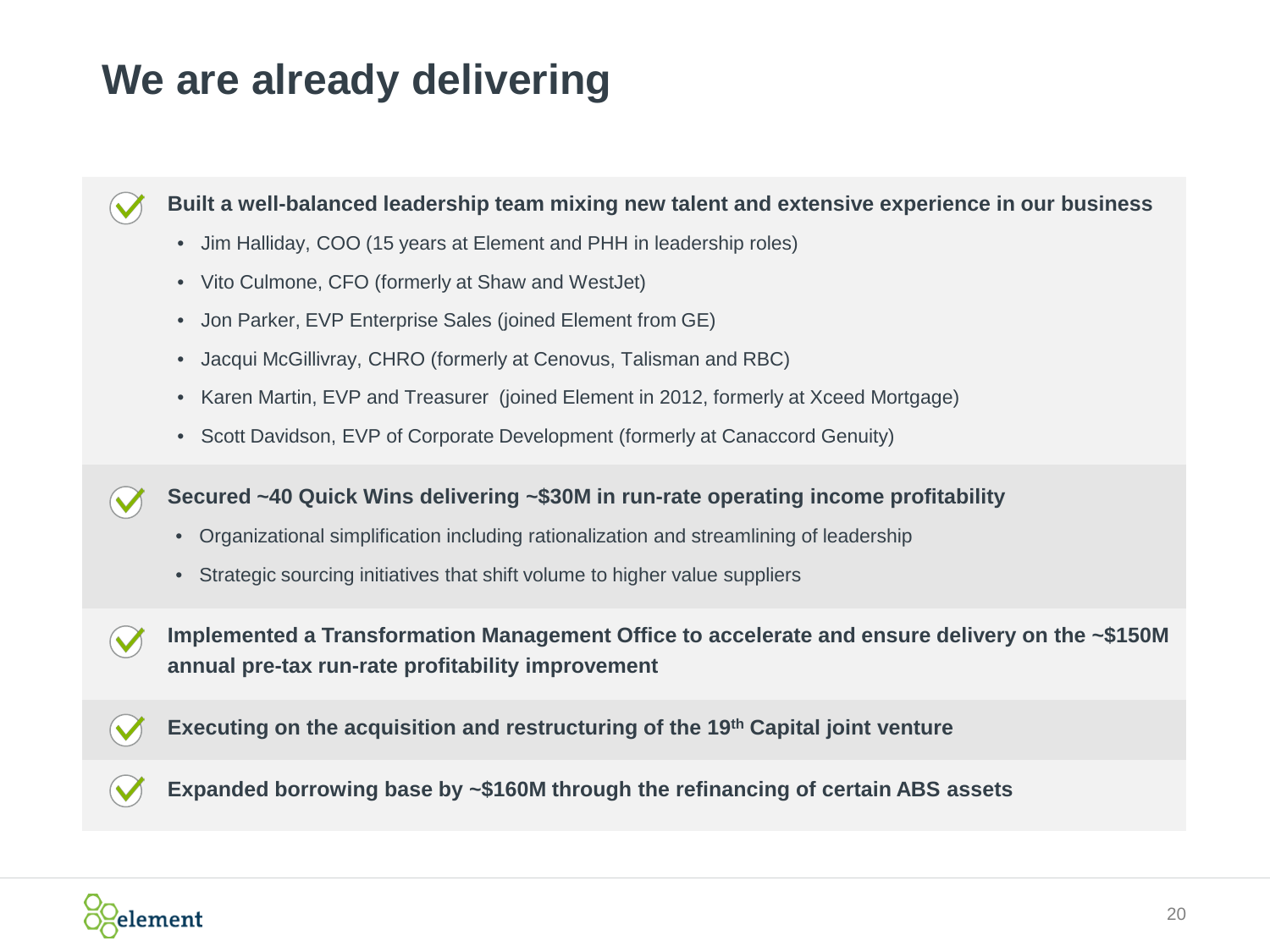## **Key components of reset**

| <b>Staged execution</b>               | While program is front-loaded, clear decisions made to avoid growth<br>$\bullet$<br>and futuristic initiatives that would require additional capabilities<br>and detract focus from core                     |
|---------------------------------------|--------------------------------------------------------------------------------------------------------------------------------------------------------------------------------------------------------------|
| <b>Collection of smaller projects</b> | Unlike integration, execution plan is comprised of several<br>$\bullet$<br>workstreams and many smaller underlying projects - value is<br>distributed across several efforts / teams                         |
| <b>Transformation office</b>          | Engage the Boston Consulting Group to leverage their experience in<br>leading large-scale transformative efforts to ensure pace, rigour,<br>effective coordination, and above all – commitment to delivering |
| <b>Customer retention</b>             | Beyond normal business as usual activities, significant resources<br>dedicated to pure customer churn management and customer<br>experience - to manage customer leakage                                     |
| <b>Change management</b>              | An Element first – a true change management program to manage<br>$\bullet$<br>talent risk and support people development and training through the<br>transition (Korn Ferry engaged)                         |
| <b>Organization simplification</b>    | Clarification of roles and responsibilities, lower number of<br>$\bullet$<br>individuals executing key tasks driving accountability and<br>collaboration                                                     |
| New leadership team                   | Significant time investment committed to role transition and cutover<br>$\bullet$<br>processes to put in place a leadership team with a fresh perspective<br>and experience in change                        |

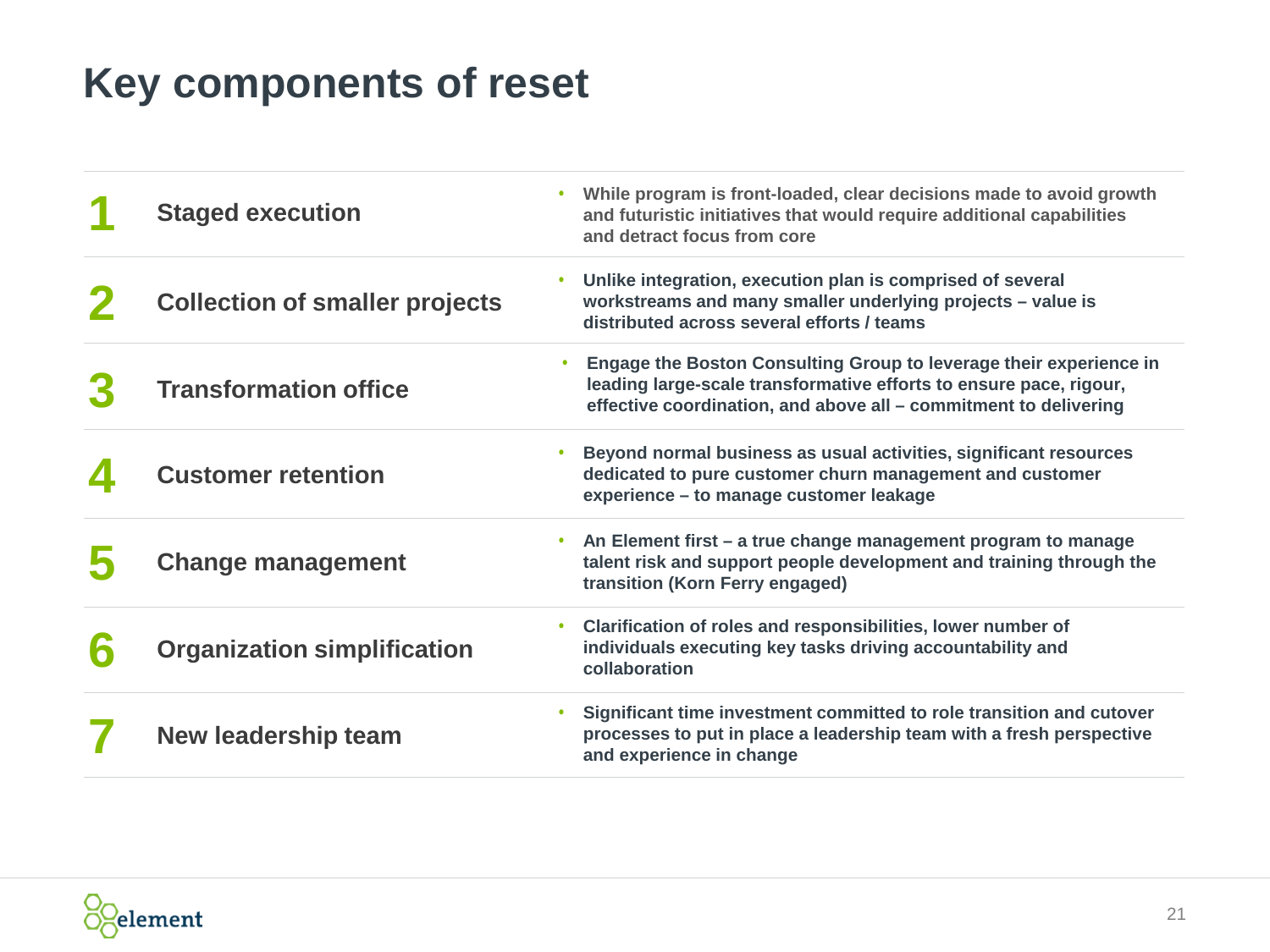## **Financial outlook**



**Consolidated after-tax adjusted operating income per share**

Note: 2020 estimate are on a currency neutral basis

**Element is expected to generate after-tax adjusted operating income per share of \$0.90 to \$0.95 in FY 2020**

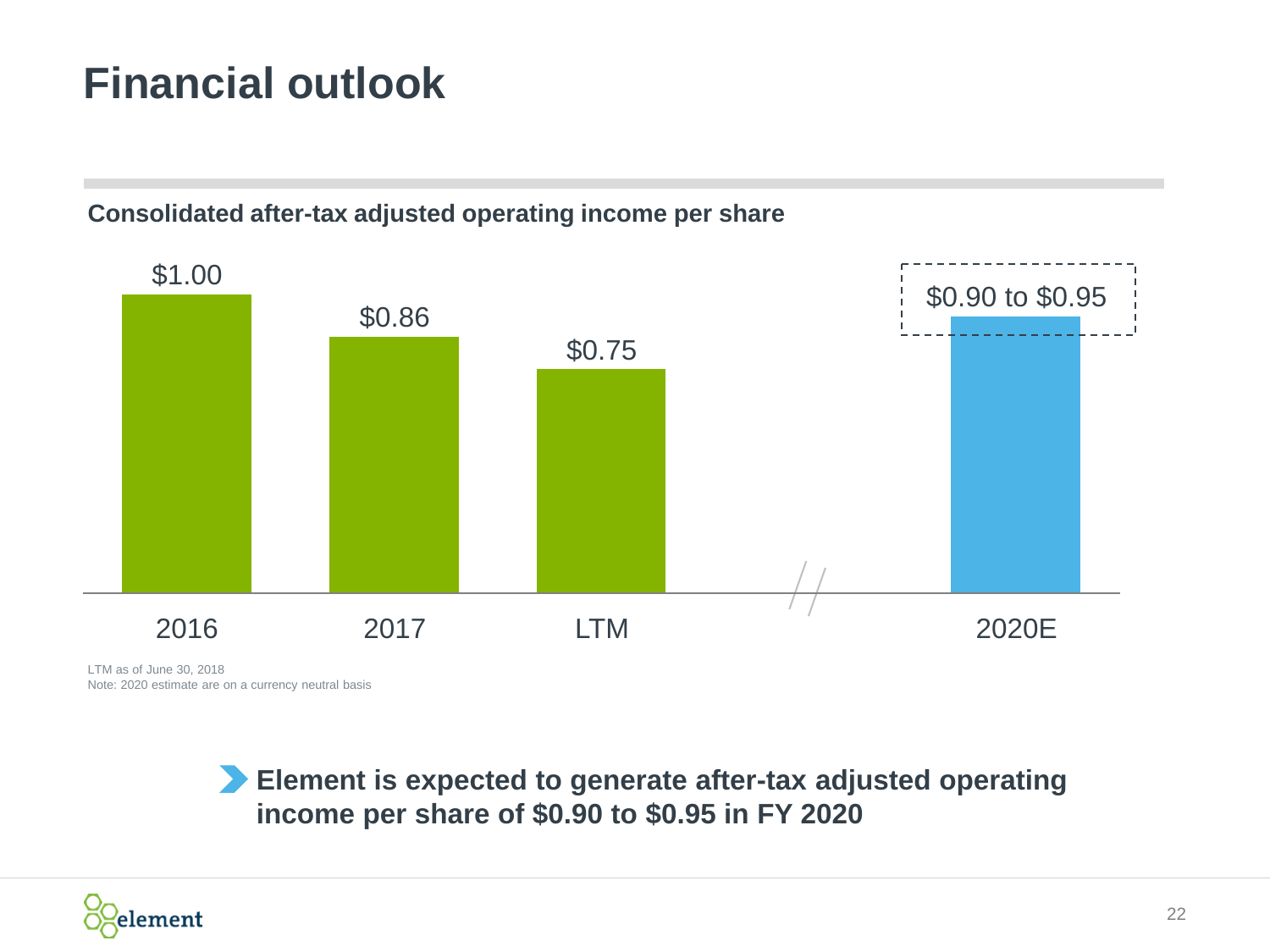## **Our promise: Be realistic, transparent and accountable**



**Watch what we do. You will see proof in the actions we take. We will constantly communicate with all stakeholders and show our results with regular report cards.**